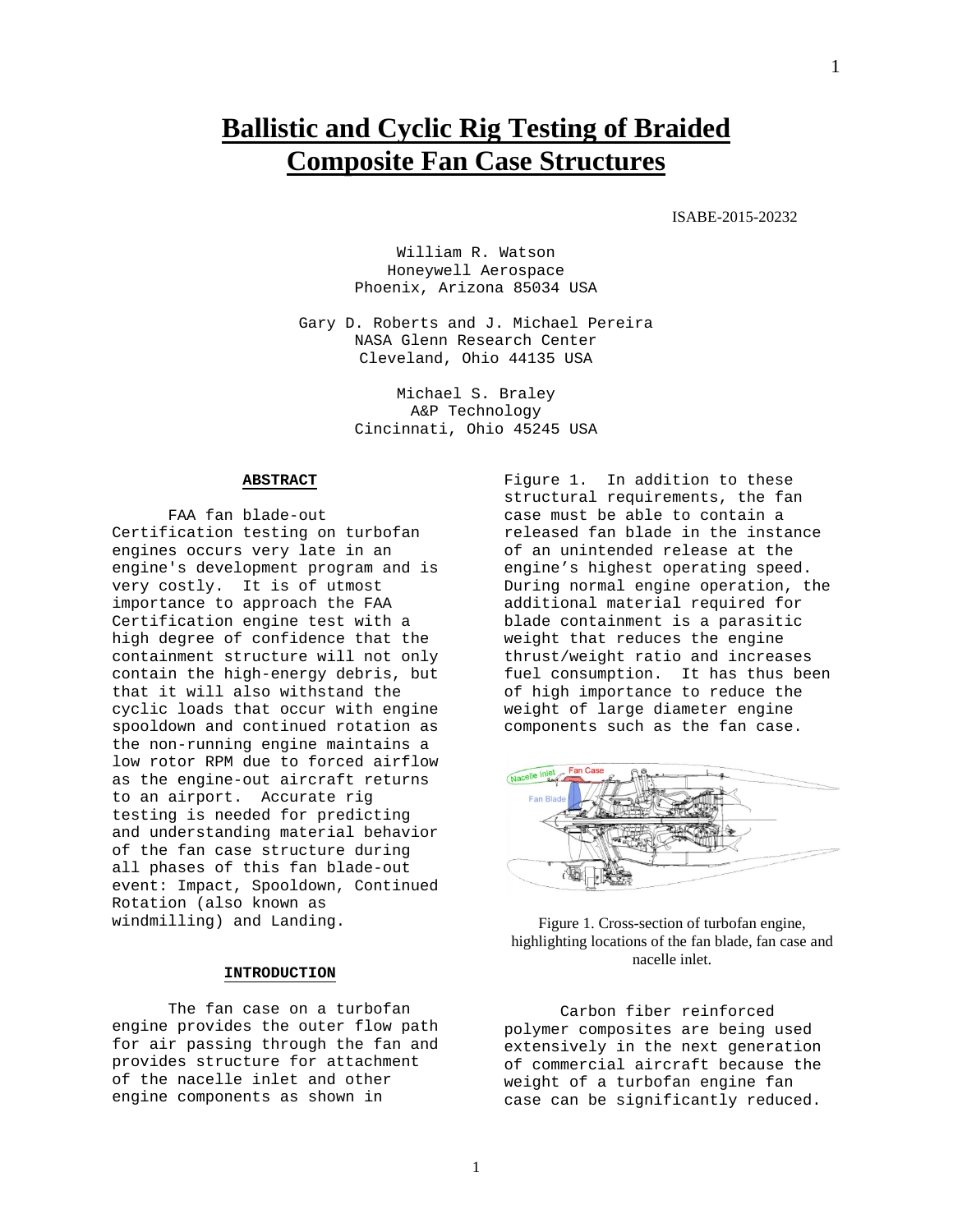The materials used for this application are high strength, standard modulus carbon fibers and epoxy matrix resins that are suitable for use in various resin infusion processes.

Honeywell Aerospace (Phoenix, Arizona) has worked with A&P Technology (Cincinnati, Ohio) to fabricate a series of braided composite fan cases for testing, and eventual production use on turbofan engines. In each fan case, a triaxial braid architecture with large, flat fiber bundles is used for both manufacturing efficiency and material performance. An example of the triaxial braided preform material (before resin infusion) is shown in Figure 2, and a composite fan case prototype is shown in Figure 3.



**Axial Fibers** 

Figure 2. Triaxial braid carbon fiber material. Surface bias fibers are visible. The location of subsurface axial fibers is indicated by arrows. Unit cell size is indicated in red.



Figure 3. Braided composite fan case with aramid outer wrapping.

Honeywell Aerospace and A&P have then worked with NASA Glenn Research Center (Cleveland, Ohio) to conduct rig tests that simulate these ballistic and cyclic events. This allows for early detection of design flaws that must be corrected prior to the FAA Certification test.

# **BALLISTIC TESTING**

Impact loads were applied to each fan case by accelerating actual engine fan blades, shot into the fan case wall with an orientation and velocity representative of a blade-out event. This was done using the single-stage gas gun configuration shown in Figure 4.



Figure 4. Schematic of the gas gun and the fan case mounted at an incline in front of the gun barrel.

The gun consists of a pressure vessel and a 12" diameter gun barrel with a length of 40 feet.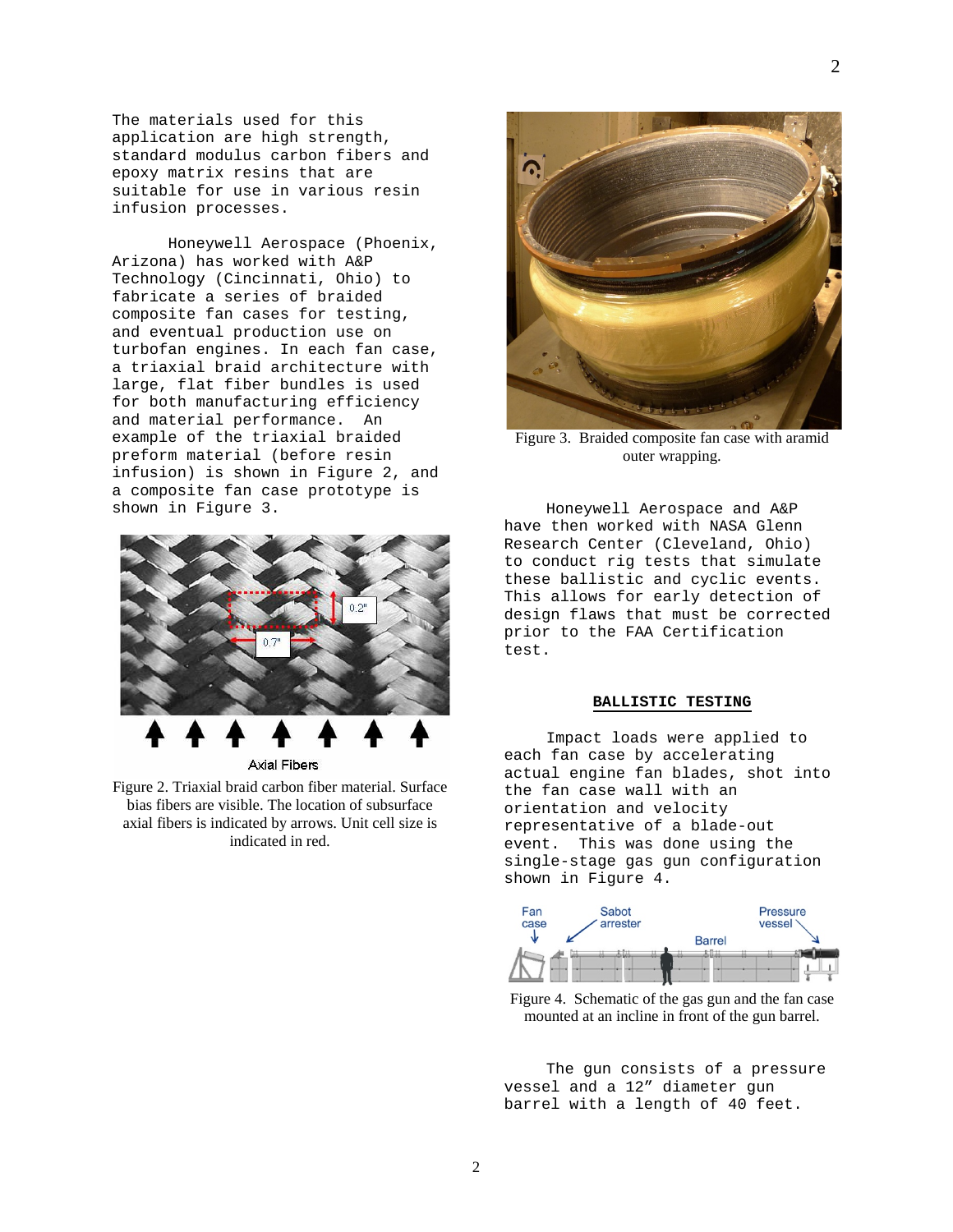Pressure from the pressure vessel is released into the gun barrel using an electrically-heated burst disk. The fan blade projectile is supported in a cylindrical canshaped sabot at the gun breach and is accelerated by the released pressure through the barrel. At the end of the barrel the sabot is stopped by a sabot arrester, and the projectile continues on to impact the fan case as represented in Figure 5.



Figure 5. Fan blade flight path.

Computer simulations were performed with the commercial transient finite element code LS-DYNA (LSTC, Livermore, California) to determine the fan blade orientation within the sabot that would result in the proper impact location, as well as produce damage similar to that observed in previous engine blade-out tests.

Ballistic tests were performed on a series of aluminum fan cases to establish the validity of the test method. Composite cases were then tested using the same test conditions, with impact speeds up to 900 ft/s. In all tests the fan blade was contained by the aramid wrap surrounding the fan case.

After each ballistic test and subsequent aramid wrap inspection, the aramid was removed so the fan case could be fully inspected on

its inner and outer surfaces. In addition to the damage produced by the fan blade, there was additional case damage resulting from loads caused by the aramid wrap as it deformed to contain the blade. An example of a ballistically-damaged fan case after inspection is shown in Figure 6.



Figure 6. Damaged fan case after ballistic test.

When compared to ballisticallytested aluminum fan cases, the braided composite structure had a similar amount of damage. The cyclic testing that occurred after the ballistic test is where the advantages of the braided composite fan case became further evident.

#### **CYCLIC TESTING**

The fan blade containment capability is not the only design criterion that is required for successful fan case design. After a running turbofan engine has a blade release event, the engine's digital engine control recognizes atypical parameters within the engine's operation and issues a "return to idle" command. The engine speed drops rapidly to idle, typically within two seconds and it is not uncommon for the out-ofbalance fan rotor to cross a critical frequency where fan rotor deflections are exaggerated, sending large vibratory loads into the engine structure for a small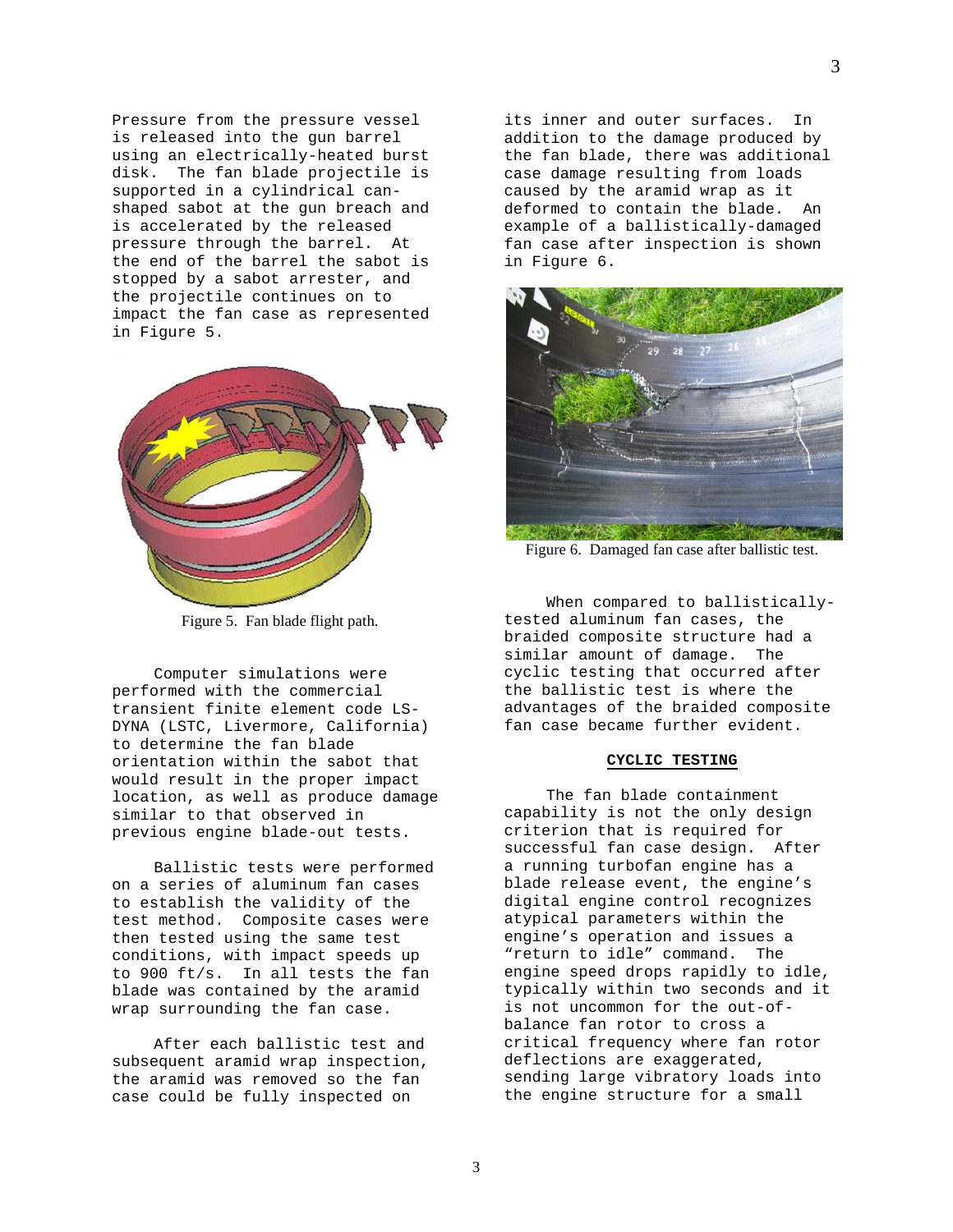number of cycles. After the aircraft pilot recognizes which engine has had the blade-out event and issues a shutdown command, the damaged engine continues to windmill at a reduced speed due to forced airflow traveling through the engine as the aircraft is headed to a safe landing location. This windmilling process can entail over 250,000 cycles of vibration on a transatlantic flight on engines in this size class.

The cyclic loads that occur during the fan rotor critical frequency, as well as those that occur during the windmilling process must be accounted for in fan case design. It is therefore important to establish a method of applying accurate deflections and cycle counts in a laboratory environment to the ballisticallydamaged case. This allows for inspection of crack orientation and growth with time, to optimize the laminate architecture in subsequent case designs. A number of cyclic tests were conducted as outlined below, which brought design deficiencies to light in the 'first generation' fan case. This data was used to modify the case design, and new fan cases were fabricated and then tested ballistically and cyclically. This process continued through several generations of fan case design before arriving on a configuration which could successfully withstand all laboratory testing. During each cyclic test procedure, separate spring rate tests were conducted at specific intervals to evaluate visible vs. non-visible damage as the cyclic counts grew.

To apply cyclic loads, each damaged fan case was mounted on its aft flange to a cyclic loading fixture as shown in Figures 7 and 8.



Figure 7. Ballistically-damaged fan case mounted on cyclic loading fixture.



Figure 8. Simplistic representation of cyclic loading fixture.

An upper fixture was then bolted to the fan case forward flange, which connected to hydraulic actuators that provided load or displacement to the upper fixture. The hydraulic actuators were operated 90° out-of-phase in displacement control such that a circular orbit motion was applied to the upper fixture. The height at which the actuators were attached determined the ratio of shear to overturning moment applied to the fan case. Figure 9 shows the equivalent loads and overturning moments that were applied to the forward flange of the fan case.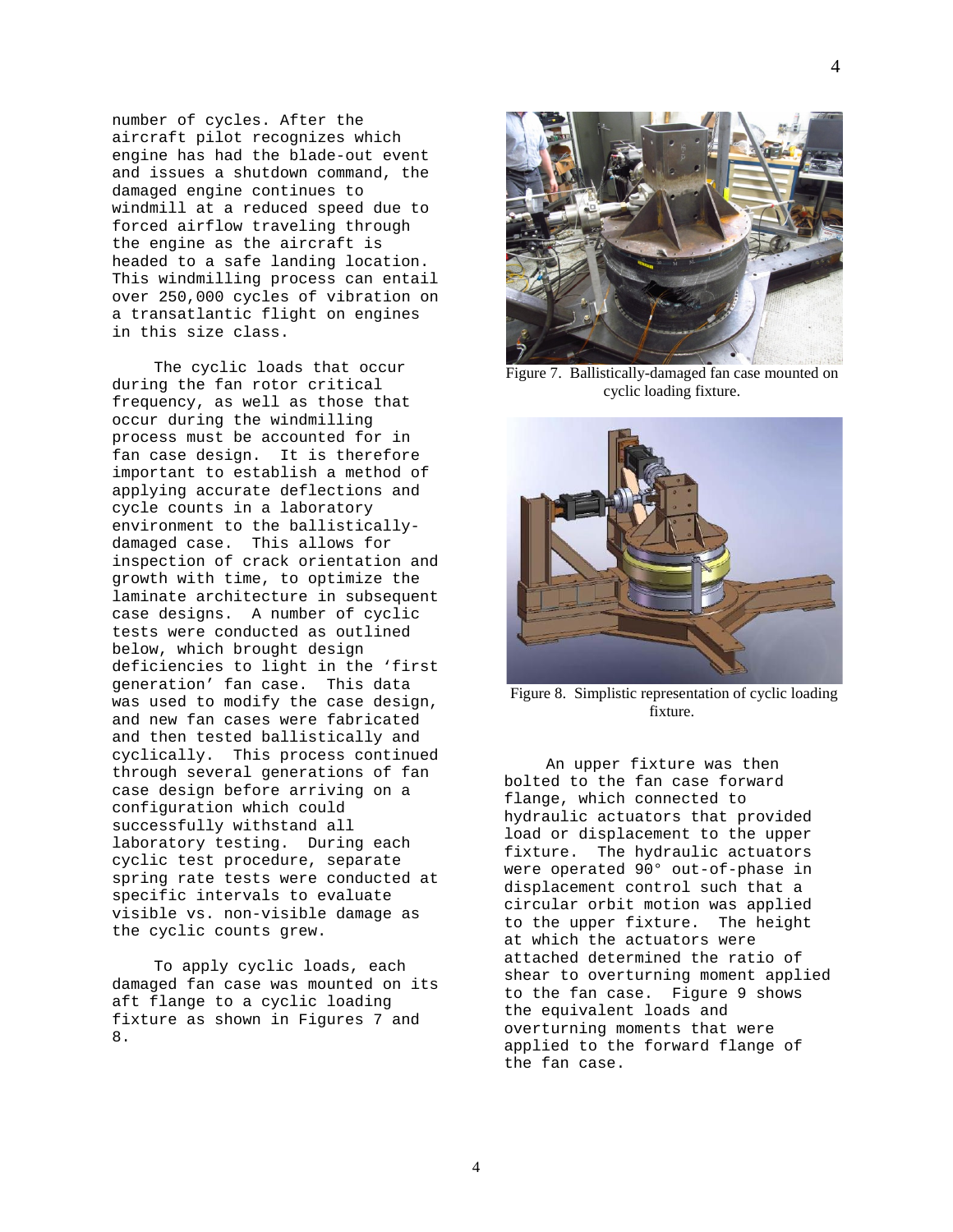

Figure 9. Loading applied to the cyclic loading fixture (left) and equivalent front flange loading (right).

By placing linear variable displacement transducers (LVDTs) around the perimeter of the fan case, the deflections of a loaded part were measured in the laboratory. Constant-deflection cycles however are not desirable as the fan case displacements in an actual fan blade-out event vary during each fan revolution as the engine decelerates down to idle. It would thus be advantageous to match this varying displacement cycle during the laboratory testing.

Instrumentation on a recent Honeywell fan blade-out test was utilized to generate a plot of radial displacement of the forward case flange, relative to the aft case flange over the spooldown cycles shown as red and black lines in Figure 10. A conservative envelope was drawn in blue around the actual data to establish a displacement-vs.-cycle goal for the laboratory testing.



Figure 10. Measured displacements of a fan case during the cycles that follow a fan blade-out event.

NASA personnel were successful in using the LVDT deflection data as real-time feedback input for the load rams. This allowed the cyclic tests to be conducted with a different fan case deflection during each cycle (engine revolution), matching the blue highlighted area in Figure 10.

Cyclic tests were broken into two parts. The first segment matched the large case deflections yet low cyclic counts that occur during engine spooldown such as those noted in Figure 10. To determine safety margin, some cases were tested with scalar deflection multiples of not only 1.0, but also 1.5 and 1.8 times the measured values from actual engine blade-out testing.

The first segment of cyclic loading occurs when the engine is at operating temperature, and the composite structure aft of the fan blades can be over 200°F. To best simulate the event in a laboratory setting, electrical heat tapes were wrapped around the case structure aft of the fan blade plane and monitored with thermocouples. Input voltage to the heat tapes was then varied to bring the fan case temperatures into the operating range, then the spooldown cyclic tests were conducted.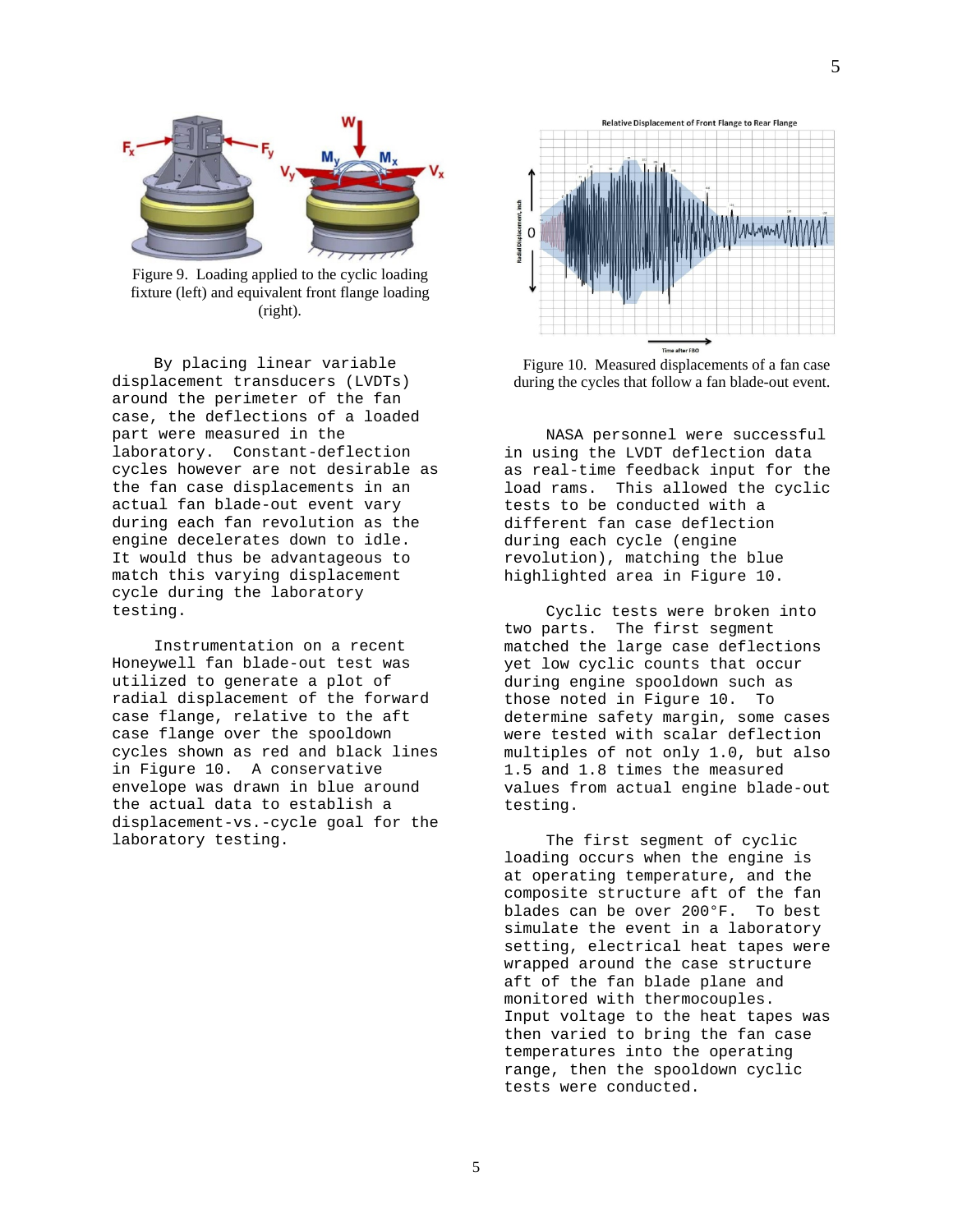The second segment of cyclic testing matched the analyticallydetermined smaller windmilling deflections with a high cycle count, in this case over 250,000 cycles. The windmill testing segments would take significant time as the frequency that the cycling rig can conduct without overheating its hydraulic fluid is dependent on ram displacement – typically limiting tests to a 1.5Hz maximum cyclic rate. Thus a 250,000 cycle windmilling test required nearly two days of uninterrupted clock time.

Since the turbofan engine is non-functional during the windmilling portion of the return flight, the structure of the entire case returns to ambient conditions. Thus the heat tapes were not utilized on the second segment of cyclic tests.

It was during both cyclic test segments that an additional advantage of the braided fiber structure became evident. Fan case wall crack growth during the first segment of cyclic testing was less than in comparable aluminum cases, and there was no case wall crack growth noted during any of the second segment of cyclic testing.

The braid reinforcement is highly resistant to crack growth due to the integrated multi-axial architecture. Loads at the crack front are re-distributed into other fiber directions rather than following along a linear crack path. This re-distribution mechanism is visually apparent during the quasi-static cyclic test shown in Figure 11.



Figure 11. The braid reinforcement is highly resistant to crack growth due to the integrated multiaxial architecture.

#### **AERODYNAMIC LOADING**

The fan case also supports the aircraft nacelle inlet as shown in Figure 1, as the case carries aerodynamic loads to the rest of the engine mounting system to stay restrained to the aircraft. It is thus critical that the damaged fan case must safely withstand aerodynamic loads that occur for the remainder of the flight, as a released nacelle inlet could potentially strike an aircraft control surface. Of particular interest are the unique aerodynamic loads that occur on final approach, when the aircraft is at a high angle of attack. These loads occur after all cyclic damage has accumulated and thus have the highest chance of generating a fan case failure.

Therefore a final static load test was conducted on each ballistically and cyclically-loaded fan case. The aerodynamic loading phase of the test was viewed as a validation criterion that ensured that cumulative case damage from all ballistic and cyclic testing was not excessive, allowing a post